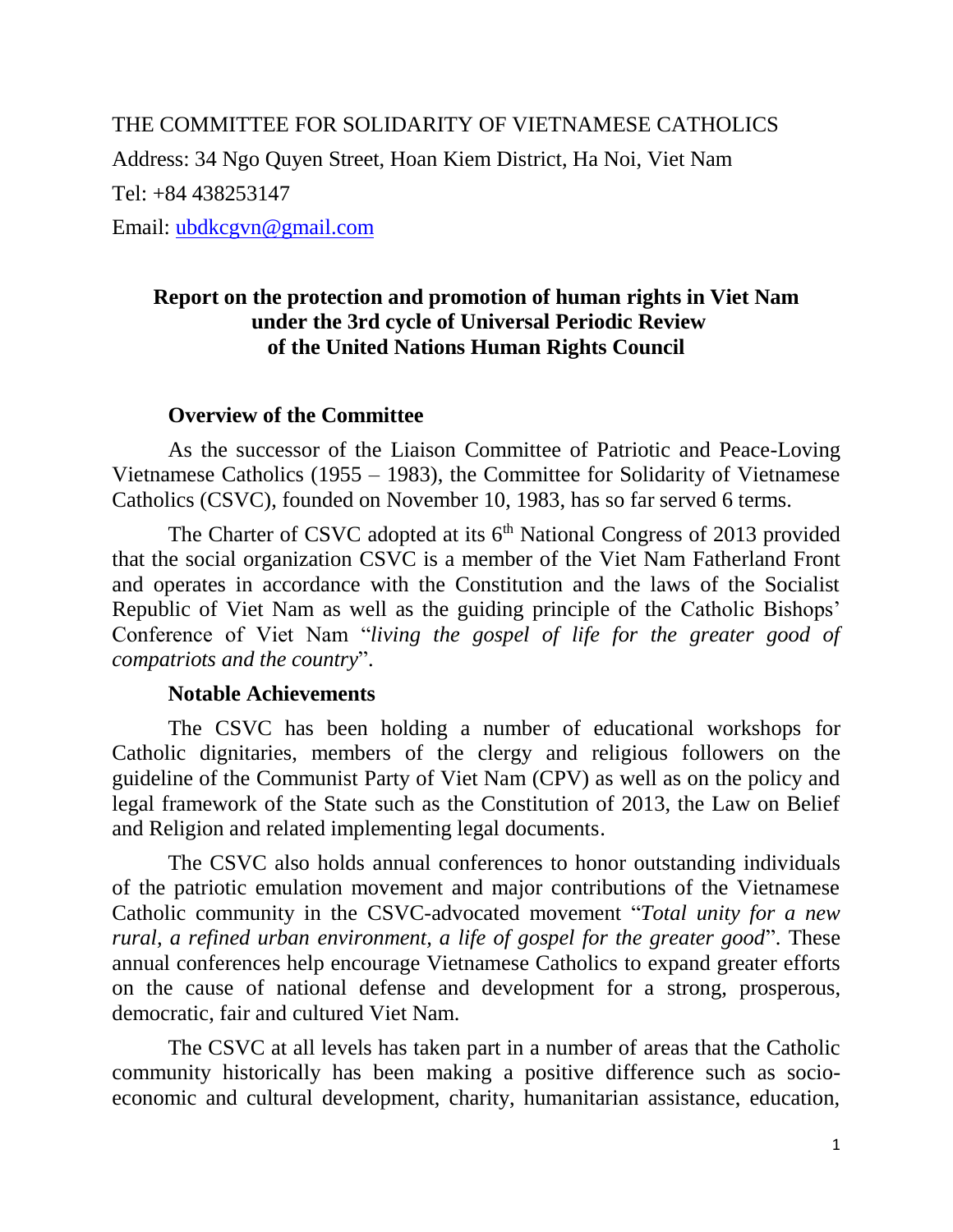health care, social protection and vocational training. Besides, the CSVC has been in close coordination with the Standing Committee of the Viet Nam Fatherland Front and the Ministry of Natural Resources and Environment in environmental protection and adaptation to climate change. The CSVC has launched a number of campaigns to disseminate information to its members at all levels, including district level, on the guideline of the Party, the policy and legal framework of the State as well as on the ongoing anti-corruption and anti-wastefulness drive.

The CSVC regularly seeks and compiles public and voters inputs for forwarding to relevant authorities for further consideration. Priest Nguyễn Văn Riễn, who is a member of the 14<sup>th</sup> National Assembly of Viet Nam, attended its 5<sup>th</sup> meeting. Members of the CSVC who are representatives of People's Council for the term 2016-2021 at provincial and district levels take part in the meetings of local People's Councils and weigh in on the decision-making process.

Over the years, the CSVC has grown substantially. Its  $6<sup>th</sup>$  National Congress held on 19-20<sup>th</sup> November 2013 were attended by 450 delegates, including 123 priests, 23 clergymen and 304 religious followers, electing 139 delegates to national leadership positions, 30 to the Presidium, 9 to the National Standing Committee as well as the President, Vice-President cum Secretary-General and Vice-Presidents of CSVC. At provincial levels, the CSVC has affiliates in 42 provinces and cities, with 2,499 members in leadership positions, including 402 priests, 136 clergymen and 282 in Provincial Standing Committees. At district levels, the CSVC has 286 affiliates, with 3,250 members in leadership positions. The  $7<sup>th</sup>$  National Congress of CSVC is expected to nominate 150 members to national leadership positions, 30 to the Presidium and 9 to the National Standing Committee. Since 2017, the CSVC has presented nearly 1,000 orders of merit and commendations to Catholic members who have made significant contributions to the patriotic movement.

Recently, there has been some disputes and lawsuits with regard to land and properties. In times of international integration and market mechanism, these are complex social issues that are often taken advantage of by certain people with malicious intent of provoking the public. However, the majority of Vietnamese Catholics still have high respect for and confidence on the people's administration and expect that their needs would be properly taken care of in accordance with the laws. On the other hand, it reflects the evolving democratization of the society at large. As mandated by the CSVC's Charter and by-laws, leadership members of CSVC in their capacities as delegates in the National Assembly, Provincial and District People's Councils and the Viet Nam Fatherland Front have been active in outreaching activities to CSVC community, closely listening to their needs and working with both the people's administration and the Roman Catholic Church of